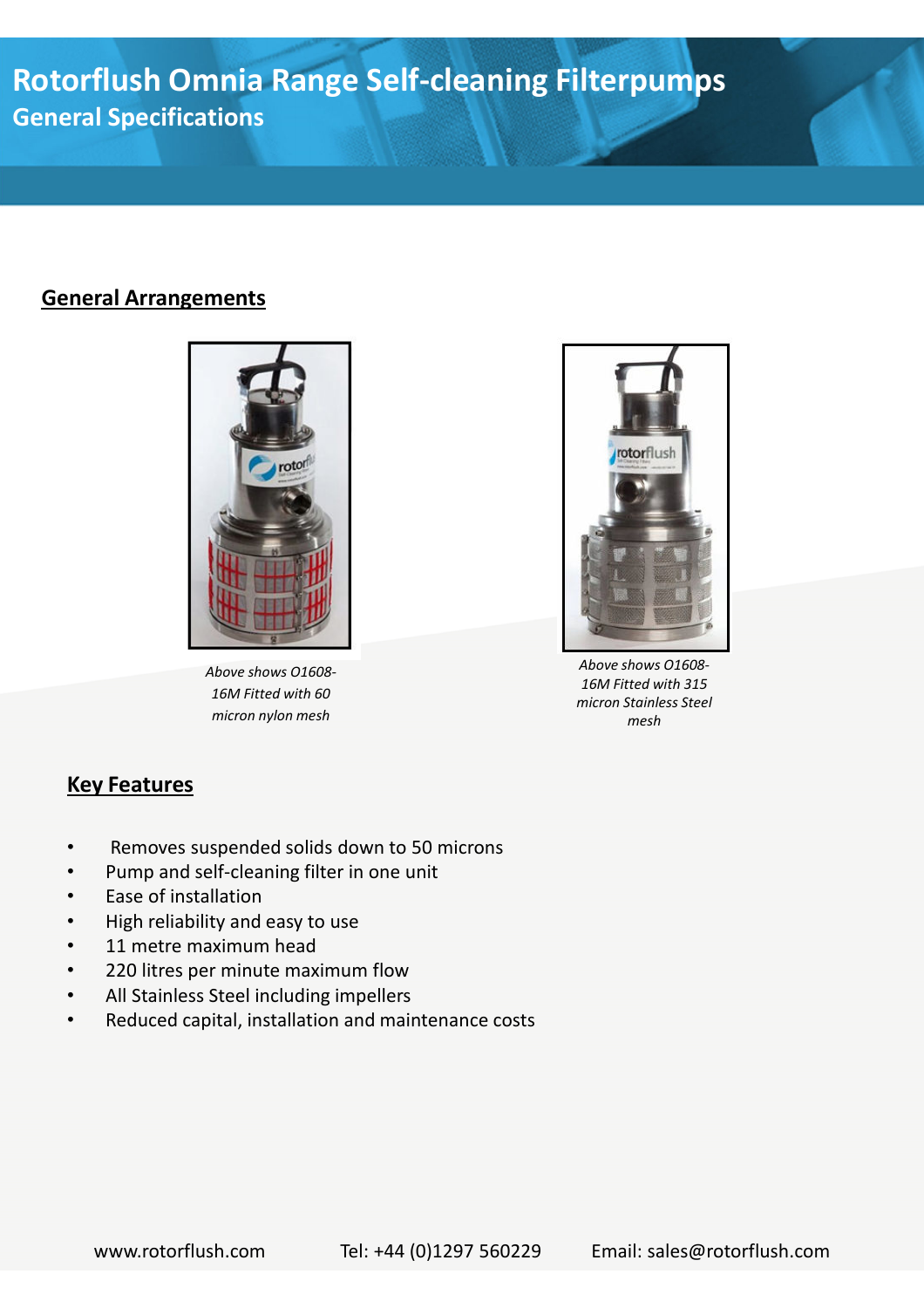# **Rotorflush Omnia Range Self-cleaning Filterpumps General Specifications**

#### **Models and Specifications**

| <b>Model</b> | <b>Volts</b> | <b>kW</b> | Outlet          | L/min<br><b>Max</b> | Head (metres)<br><b>Max</b> | <b>Optional</b><br><b>Float Switch</b> |
|--------------|--------------|-----------|-----------------|---------------------|-----------------------------|----------------------------------------|
| 01608-16     | 230          | 0.4       | 1 ¼" BSP Male   | 150                 |                             | Yes                                    |
| O25010-16*   | 230          | 0.55      | 1 %" BSP Male   | 225                 | 10                          | Yes                                    |
| 035012-16    | 230          | 0.8       | 1 1/4" BSP Male | 225                 | 11                          | Yes                                    |
| O2008-16     | 110          | 0.55      | 1 %" BSP Male   | 200                 | 8                           | Yes                                    |

\*These models are available with US Specification 115v 60Hz





## **Dimensions and Weights**

| <b>Model</b> | Height (mm) | <b>Filter Diameter</b><br>(mm) | <b>Minimum Water</b><br><b>Level</b> | Weight (kg) |
|--------------|-------------|--------------------------------|--------------------------------------|-------------|
| 01608-16     | 453         | 220                            | 300                                  | 9.5         |
| 025010-16    | 491         | 220                            | 300                                  | 10          |
| 035012-16    | 491         | 220                            | 300                                  | 11.5        |
| 02008-16     | 491         | 220                            | 300                                  | 10          |

\*Dimensions and weights are approximate



www.rotorflush.com Tel: +44 (0)1297 560229 Email: sales@rotorflush.com

Performance Curves for Omnias with single phase 115v 60Hz motors